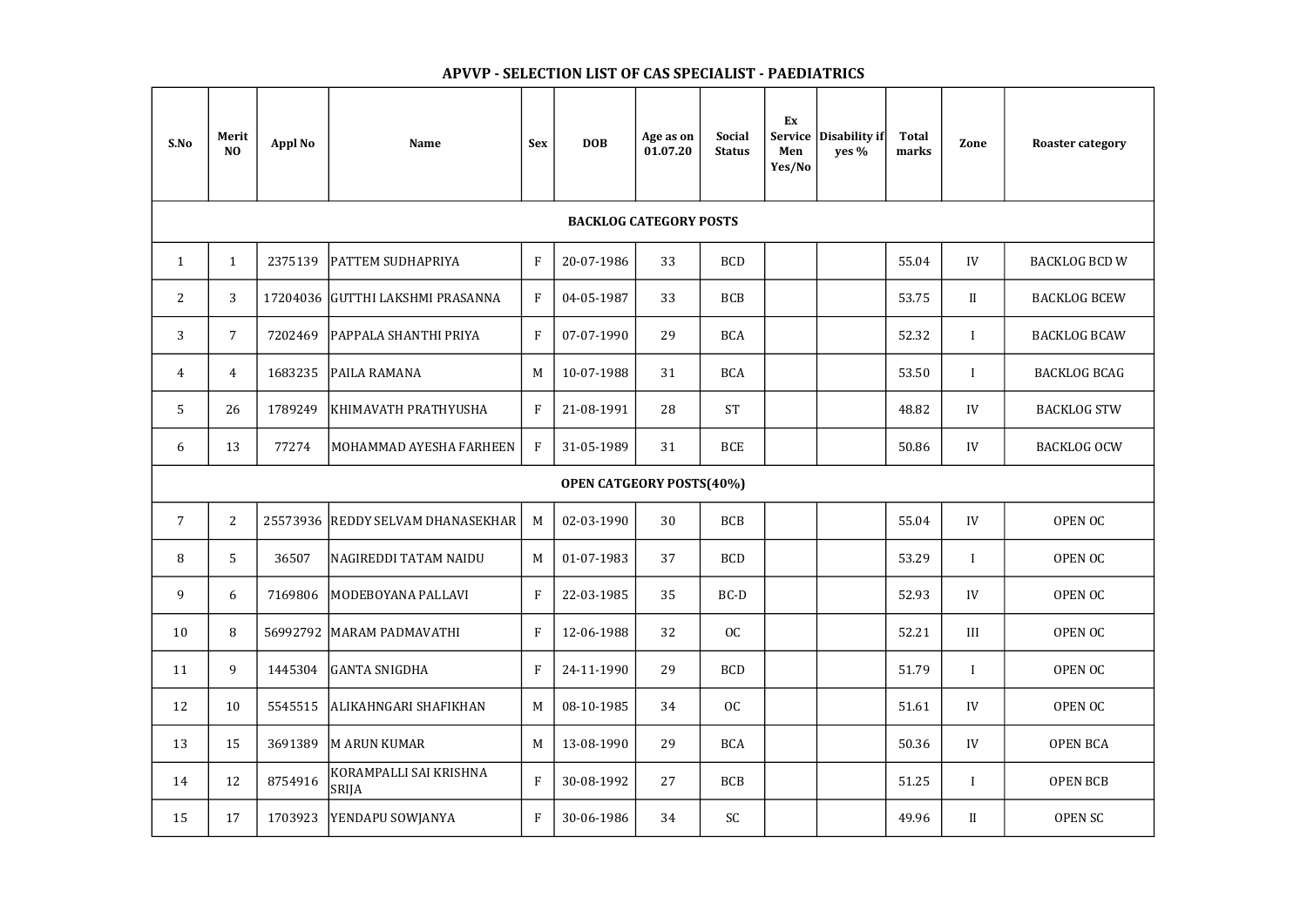## APVVP - SELECTION LIST OF CAS SPECIALIST - PAEDIATRICS

| S.No                              | Merit<br>N <sub>O</sub> | <b>Appl No</b> | <b>Name</b>                         | <b>Sex</b>                | <b>DOB</b> | Age as on<br>01.07.20 | <b>Social</b><br><b>Status</b> | Ex<br>Men<br>Yes/No | Service   Disability if  <br>yes $%$ | <b>Total</b><br>marks | Zone           | <b>Roaster category</b> |
|-----------------------------------|-------------------------|----------------|-------------------------------------|---------------------------|------------|-----------------------|--------------------------------|---------------------|--------------------------------------|-----------------------|----------------|-------------------------|
| 16                                | 24                      | 5382623        | <b>C KARTHEEK</b>                   | M                         | 11-03-1984 | 36                    | SC                             |                     |                                      | 49.11                 | IV             | <b>OPEN SC</b>          |
| 17                                | 35                      | 16804380       | SORAKAYALA PADMAPRIYA               | F                         | 08-06-1992 | 28                    | <b>ST</b>                      |                     |                                      | 47.39                 | IV             | <b>OPEN ST</b>          |
| 18                                | 46                      | 7963790        | <b>VADITHE SAGAR</b>                | M                         | 19-06-1988 | 32                    | <b>ST</b>                      |                     |                                      | 45.86                 | IV             | <b>OPEN ST</b>          |
| 19                                | Candidate not available |                |                                     |                           |            |                       |                                |                     |                                      |                       | <b>OPEN HH</b> |                         |
| <b>LOCAL CATEGORY POSTS (40%)</b> |                         |                |                                     |                           |            |                       |                                |                     |                                      |                       |                |                         |
| 20                                | 11                      | 92303911       | MANDALA HARIKA                      | $\overline{F}$            | 21-05-1989 | 31                    | OC                             |                     |                                      | 51.25                 | II             | LOCAL OC                |
| 21                                | 14                      | 4410714        | BIRUDAVOLU SRIKANTH                 | M                         | 28-05-1985 | 35                    | OC                             |                     |                                      | 50.52                 | III            | LOCAL OC                |
| 22                                | 16                      | 472626         | VUPPLAPU PAVANI                     | $\mathbf{F}$              | 19-02-1984 | 36                    | <b>BCB</b>                     |                     |                                      | 50.32                 | III            | LOCAL OC                |
| 23                                | 18                      | 98393244       | KONDAPALLI CHANDRA<br><b>SEKHAR</b> | M                         | 12-08-1981 | 38                    | OC                             |                     |                                      | 49.75                 | III            | LOCAL OC                |
| 24                                | 19                      |                | 64313035   BADABAGNI RAGHAVA        | M                         | 31-03-1987 | 33                    | $BC-D$                         |                     |                                      | 49.57                 | IV             | LOCAL OC                |
| 25                                | 20                      |                | 23959121 SANGABATTULA ANUSHA        | $\boldsymbol{\mathrm{F}}$ | 17-03-1990 | 30                    | $BC-B$                         |                     |                                      | 49.43                 | $\mathbf I$    | LOCAL OC                |
| 26                                | 21                      | 74627140       | <b>SHARABU</b><br>PARAMESWARACHARI  | M                         | 06-01-1981 | 39                    | <b>BCB</b>                     |                     |                                      | 49.32                 | IV             | LOCAL OC                |
| 27                                | 22                      |                | 23161867 SHAIK SIRAJ KHANAM         | $\boldsymbol{\mathrm{F}}$ | 02-06-1981 | 39                    | $BC-E$                         |                     |                                      | 49.26                 | III            | LOCAL OC                |
| 28                                | 23                      |                | 52940532 PARRI NARENDRA             | M                         | 22-07-1987 | 32                    | BC-D                           |                     |                                      | 49.21                 | III            | LOCAL OC                |
| 29                                | 25                      | 5165815        | VISSAMPALLI JAYAPRAKASH             | M                         | 09-06-1984 | 36                    | SC                             |                     |                                      | 48.88                 | II             | LOCAL OC                |
| 30                                | 68                      | 6230999        | GANTA PRABHAVATHI                   | $\mathbf F$               | 23-08-1990 | 29                    | <b>BCA</b>                     |                     |                                      | 43.67                 | $\mathbf I$    | LOCAL BCA               |
| 31                                | 76                      |                | 43303949 DONGA SAI KIRAN            | M                         | 26-10-1984 | 35                    | $BC-B$                         |                     |                                      | 43.14                 | $\mathbf{I}$   | LOCAL BCB               |